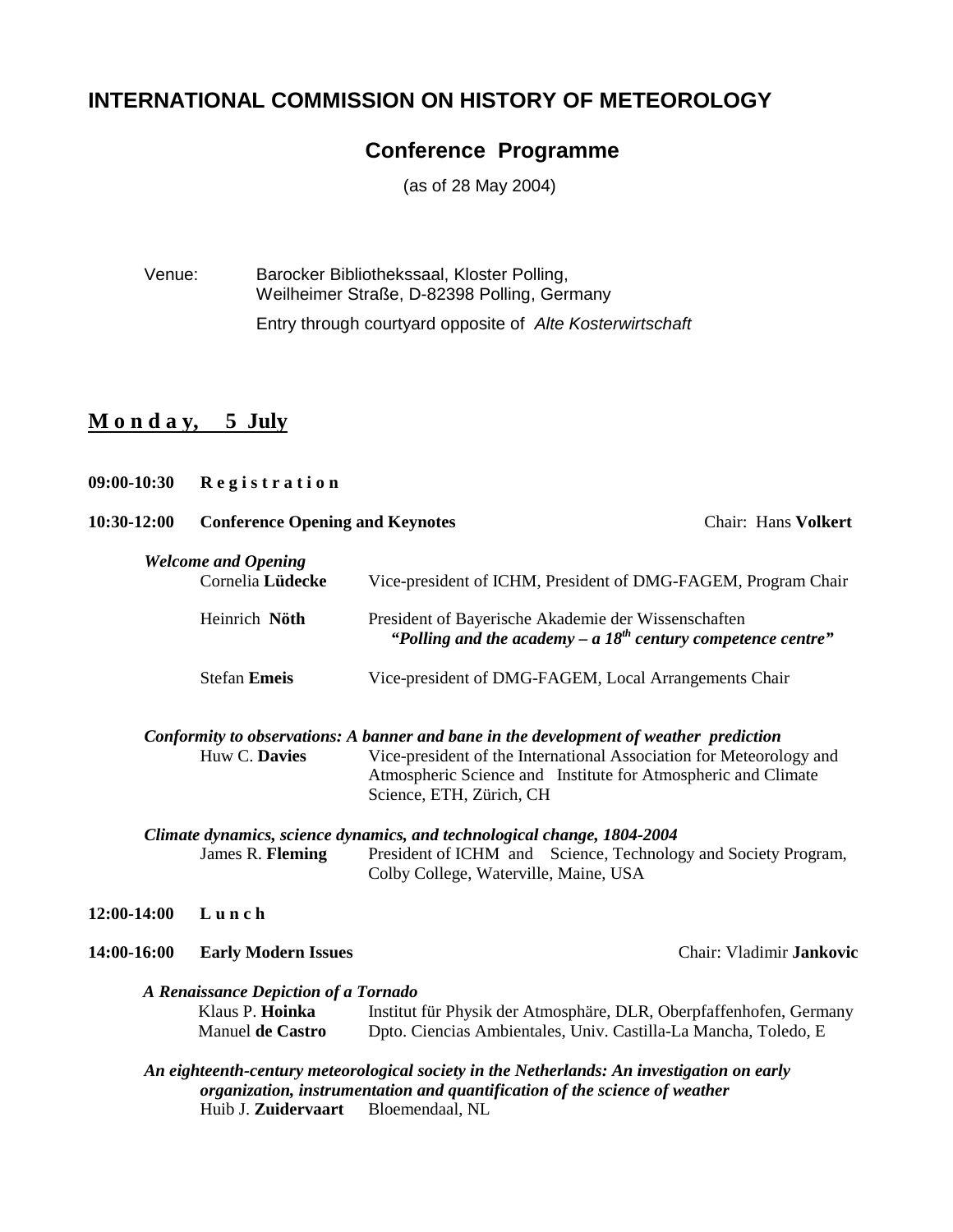|             |                   | Early investigations of an aquaplanet                                       |                                                                                                                                                         |                                                                       |
|-------------|-------------------|-----------------------------------------------------------------------------|---------------------------------------------------------------------------------------------------------------------------------------------------------|-----------------------------------------------------------------------|
|             |                   | Joseph Egger                                                                |                                                                                                                                                         | Meteorologisches Institut, Ludwig Maximilians Universität, München, D |
|             |                   | Jan Munzar                                                                  | Joseph Stepling and windstorms in Europe from 17-19 February 1756                                                                                       | Academy of Science of the Czech Republic, Brno, Czech Republic        |
|             |                   | Lightning and Gunpowder in the 18 <sup>th</sup> Century<br>E. Philip Krider | Arizona, USA                                                                                                                                            | Institute of Atmospheric Physics, University of Arizona, Tucson,      |
|             | <b>Discussion</b> |                                                                             |                                                                                                                                                         |                                                                       |
| 16:00-16:20 |                   | C o f f e e break and posters                                               |                                                                                                                                                         |                                                                       |
| 16:20-18:00 |                   | <b>Nineteenth Century I</b>                                                 |                                                                                                                                                         | <b>Chair: Mott Greene</b>                                             |
|             |                   | and political context<br><b>Bernhard Fritscher</b>                          | The dialectic of the atmosphere: Heinrich Wilhelm Dove's meteorology in its philosophica<br>Institut für Geschichte der Naturwissenschaften, München, D |                                                                       |
|             |                   |                                                                             | Heinrich Wilhelm Dove's position in the history of meteorology of the 19th century<br>Karl-Heinz Bernhardt Leibnitz Societät, Berlin, D                 |                                                                       |
|             |                   | <i>period of 1830 to 1840</i><br>Erki Tammiksaar                            | K.E.v. Baer's contribution to the research into the climate of polar regions during the<br>Baer-Museum, Tartu, Estonia                                  |                                                                       |
|             |                   | <b>Gregory Good</b>                                                         | On the verge of a new science: Meteorology in John Herschel's terrestrial physics                                                                       | Dept. of History, West Virginia University, Morgantown, USA           |
|             | <b>Discussion</b> |                                                                             |                                                                                                                                                         |                                                                       |
|             |                   | Werner Wehry                                                                | <b>Presentation of the EMS Young Student Travel Award</b>                                                                                               | President European Meteorological Society, FU Berlin, Germany         |
| 18:30-20:00 |                   |                                                                             | Ice-breaker party, Alte Klosterwirtschaft Polling                                                                                                       | (http://www.klosterwirtschaft-polling.de)                             |
|             |                   | <u>Tuesday, 6 July</u>                                                      |                                                                                                                                                         |                                                                       |
| 09:00-10:40 |                   | <b>The Dynamics of Climate Change</b>                                       |                                                                                                                                                         | Chair: Gregory Cushman                                                |

*Eduard Brückner's analysis of climatic change and climate impact* Hans **von Storch** Institute for Coastal Research, GKSS Research Center, Geesthacht, D<br>Nico Stehr ITAS, Forschungszentrum Karlsruhe, Karlsruhe, D ITAS, Forschungszentrum Karlsruhe, Karlsruhe, D

*Influence of climate on fisheries: Overview of emergence, approval and perception of the idea, 1850-1950s* Institute for the History of Science and Technology, Russian Academy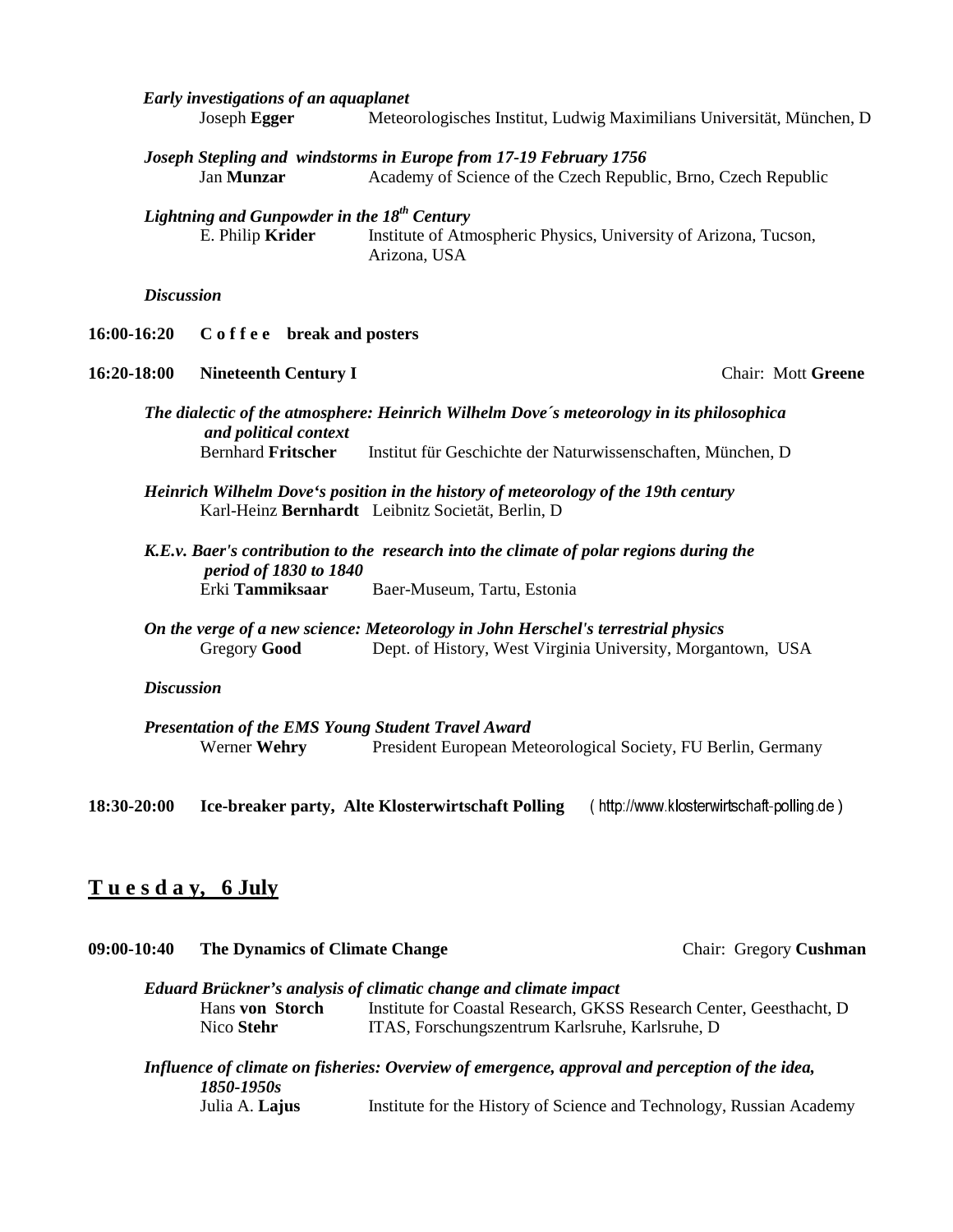of Sciences, and Centre for Environmental and Technological History, European University at St. Petersburg, Russia

*From weather modification to climate change: The work of Gordon J.F. MacDonald* Naomi **Oreskes** University of California San Diego, San Diego, California, USA

*Toy models and MIPS: Science and technoscience in climate modeling, 1957-2004*  Mott **Greene** University of Puget Sound, Tacoma, Washington, USA

*Discussion* 

**10:40-11:00 C o f f e e break and posters** 

**11:00-12:40 The Societas Meteorologica Palatina** Chair: Stefan **Emeis** 

- *The very first beginning of the Observatorium Hohenpeißenberg* Klaus **Wege** Deutscher Wetterdienst, Observatorium Hohenpeißenberg, D
- *Astrometeorological weather prediction at the time of the Societas Meteorologica Palatina* Cornelia **Lüdecke** University of Hamburg, Hamburg, D
- *From observant station of the Societas Meteorologica Palatina at Pyshma to the Ural Region Administration of GIDROMET: History of development of meteorological supervision at the border of Europe and Asia (Ural)* Vladimir **Litovsky** The Russian State Vocational-Pedagogical University, Yekaterinburg, Russia
- *Early obervations of and knowledge on air electricity and magnetism at Hohenpeißenberg during the Palatina era*  Deutscher Wetterdienst, Observatorium Hohenpeißenberg, D

### *Discussion*

- **12:40-14:30 L u n c h**
- **14:30-15:00 Bus Trip to the Hohenpeißenberg Observatory of Deutscher Wetterdienst (DWD)**
- **15:00-17:00 Tour of the Observatory and coffee break**
- **17:30 Return**

### **W e d n e s d a y, 7 July**

**09:00-10:20 Focus on the Americas** Chair: Katharine **Anderson** 

*Abbot Lawrence Rotch: Observer extraordinaire* Jinny **Nathans** American Meteorological Society, Boston, USA *American Meteorological Culture during World War II*  Roger **Turner** History and Sociology of Science Department, University of Pennsylvania, Philadelphia, Pennsylvania, USA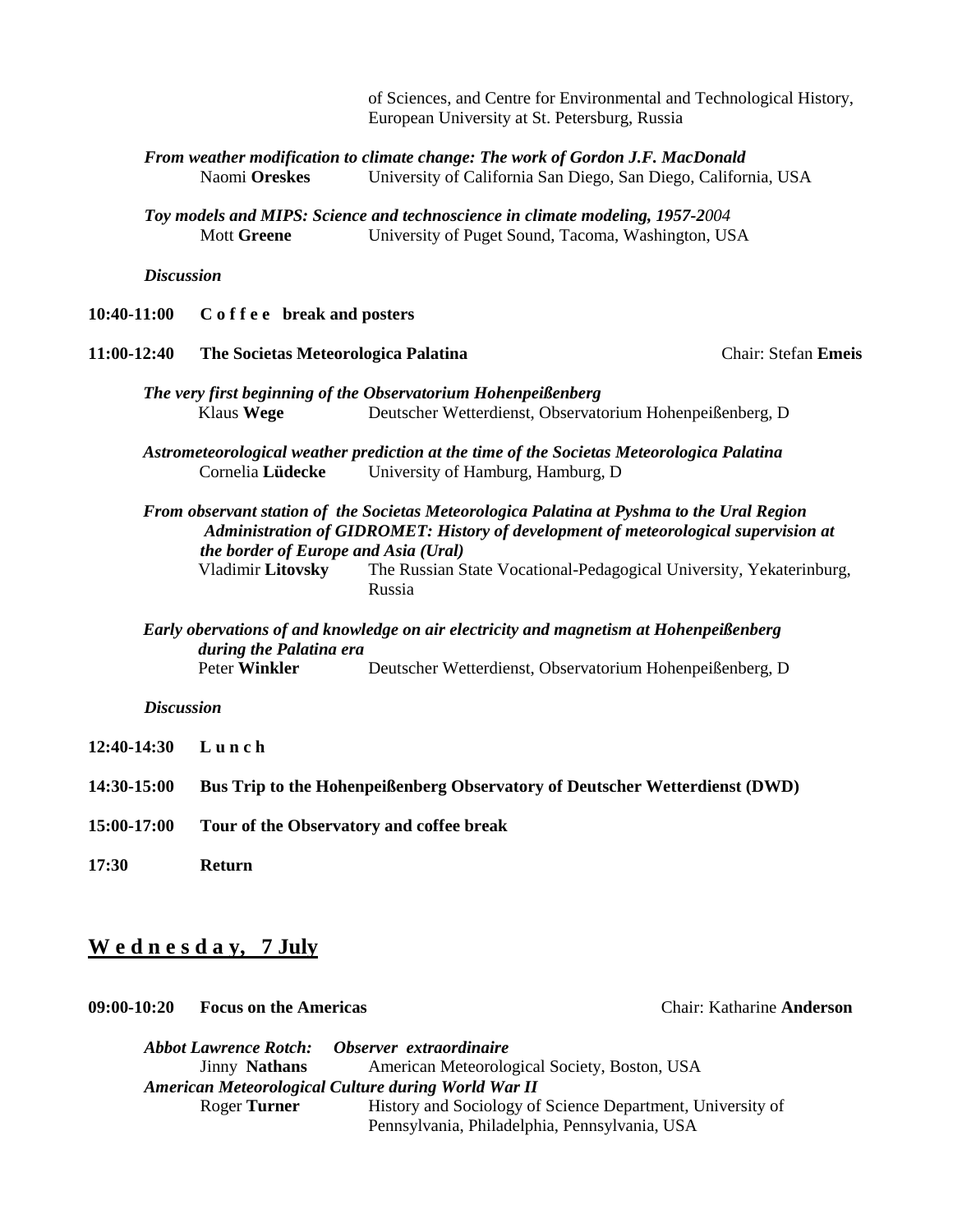## *Bergen South: The Americanization of the meteorology profession in Latin America during World War II*

Gregory T. **Cushman** History Department, University of Kansas, Lawrence, Kansas, USA

### *Discussion*

**10:20-10:40 C o f f e e break and posters** 

### **10:40-12:00 Practical and Theoretical Issues** Chair: Togo **Tsukahara**

*The unknown history of Schwarzschild's equation* Institut für Meteorologie und Geophysik J.W.Goethe-Universität Frankfurt, Ober-Mörlen, D

|                        | Weather, finance and meteorology: Forecasting and derivatives |
|------------------------|---------------------------------------------------------------|
| <b>Samuel Randalls</b> | University of Birmingham, Birmingham, UK                      |

*The 18th and 19th century temperature observations, how reliable are they?* Øyvind **Nordli** Norwegian Meteorological Institute, Oslo, N

*Discussion* 

### **12:00-14:00 L u n c h**

### **14:00-16:00 Focus on Asia** Chair: Huw **Davies**

| Varahamihira, the Earliest Meteorologist |                                                     |
|------------------------------------------|-----------------------------------------------------|
| K.S. Murty                               | Co-ordinator of Geoarchives, INHIGEO, Nagpur, India |

*Soldiers, missionaries and merchants on the road: Early meteorological observations carried out by westerners in China*  Gaston R. **Demarée** Royal Meteorological Institute, Brussels, B

*Meteorological Instruments of Joseon Dynasty (15th century) in Korea*

Youngsin **Chun** Meteorological Research Institute, Seoul, Korea Sang-woon **Jeon** Former President of the Sung-Shin University, Seoul, Korea

- *The Dust Storm: Historical evolution of Inner Mongolia and the impacts of the climate change* Gao **Tao** Inner Mongolia Meteorological Institute, Hohhot 010051, China
- *Nineteenth-century East Asian climate reconstruction from the perspective of history of science* Togo **Tsukahara** Kobe University, Kobe, Japan

 *Discussion* 

**16:00-16:20 C o f f e e break** 

### **16:20-18:00 Tools and Techniques** Chair: Gregory **Good**

*The Chapman wind scale of 1779*  Tage **Andersson** Swedish Meteorological Society, Norrköping, S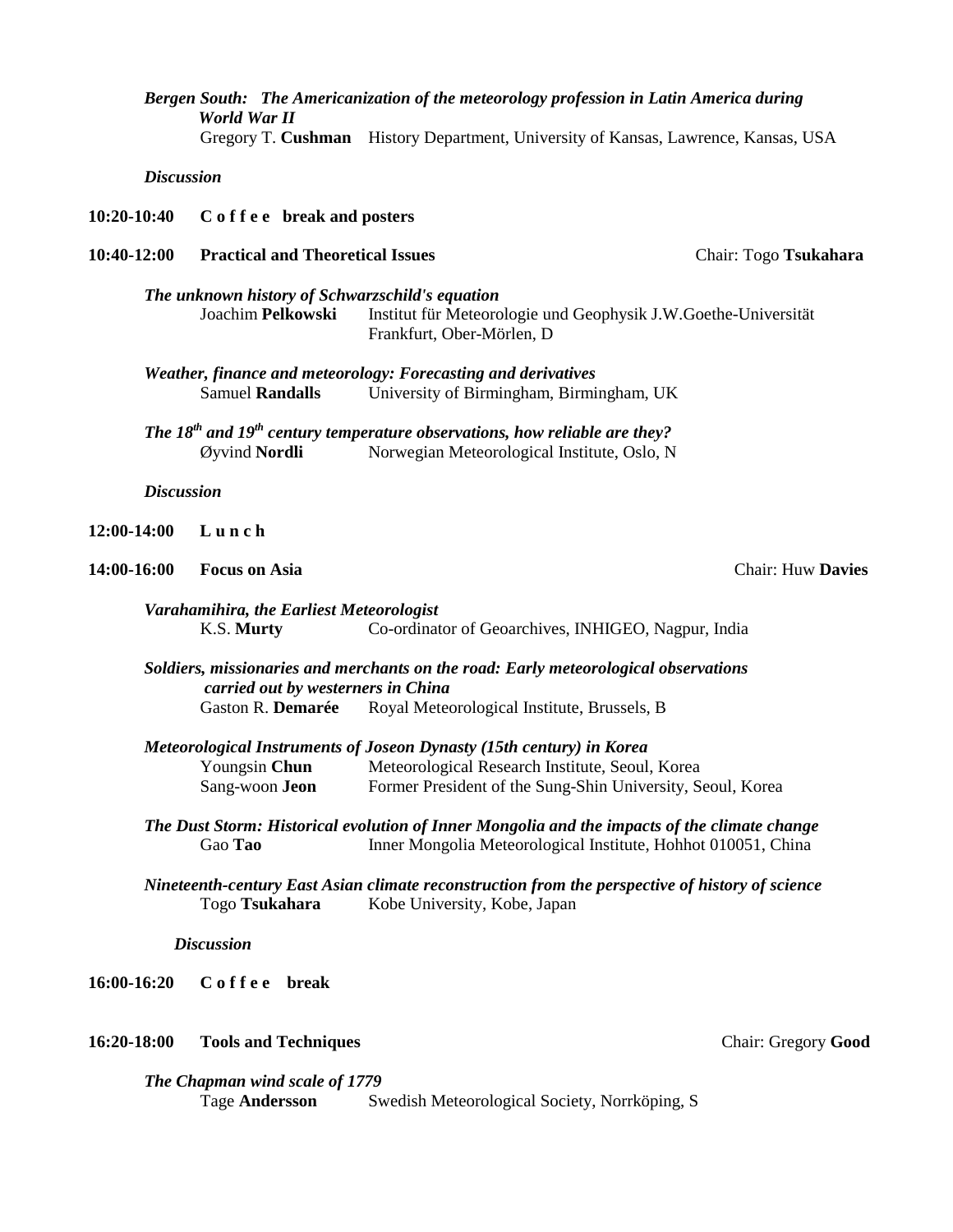- *Clouds, Sounding Balloons and Stratosphere: Teisserenc de Bort, a life in meteorology*  Mickaël **Fonton** University of Paris, Paris, F
- *The role of weather flights in the history of meteorology* John A. **Kington** Climatic Research Unit, University of East Anglia, Norwich, UK
- *Fog, Dust and Rising Air: Understanding Cloud Formation, Cloud Chambers, and the role of Meteorology in Cambridge Physics in the late 19th Century* Richard **Staley** University of Wisconsin-Madison, USA, and Max Planck Institute for the History of Science, Berlin, D

*Discussion* 

**20:00 C o n c e r t, Barocker Bibliothekssaal** 

## **T h u r s d a y, 8 July**

### **09:00-10:40 Nineteenth Century II** Chair: Manuel **Palomares**

- *Atmospheric constitutions: A taxonomy of issues in European medical meteorology (1750-1850)*  Vladimir **Jankovic** University of Manchester, Manchester, UK
- *The contribution of Alexander Buchan to the development of climatology and synoptic meteorology* Marjory **Roy** Scottish Centre of the Royal Meteorological Society, Edinburgh, UK

*The case for weather forecasting: Victorian meteorology and the press* Katharine **Anderson** York University, Toronto, Ontario, Canada

*Nice weather, meteors at the end of the day*  Christina H. **Barboza** Museum of Astronomy and Related Sciences, Rio de Janeiro, Brazil

### *Discussion*

**10:40-11:00 C o f f e e break and posters** 

**11:00-12:20 Early Institutions, Networks, and Observations** Chair:Gaston **Demarée** 

*The meteorological history and future perspectives in Latvia* Dinara **Gershinkova** Latvian Hidrometeorological Agency, Riga, Latvia

*The observation of the upper troposphere in Tenerife Island during the last centuries and the mountain observatory in Izaña* Fernando De **Ory** Nacional Institute of Meteorology, Tenerife, E Manuel **Palomares** Nacional Institute of Meteorology, Madrid, E

*The discovery of latent heat 250 years ago*

Stefan **Emeis** Institut für Meteorologie und Klimaforschung, IFU Garmisch, D

### *Discussion*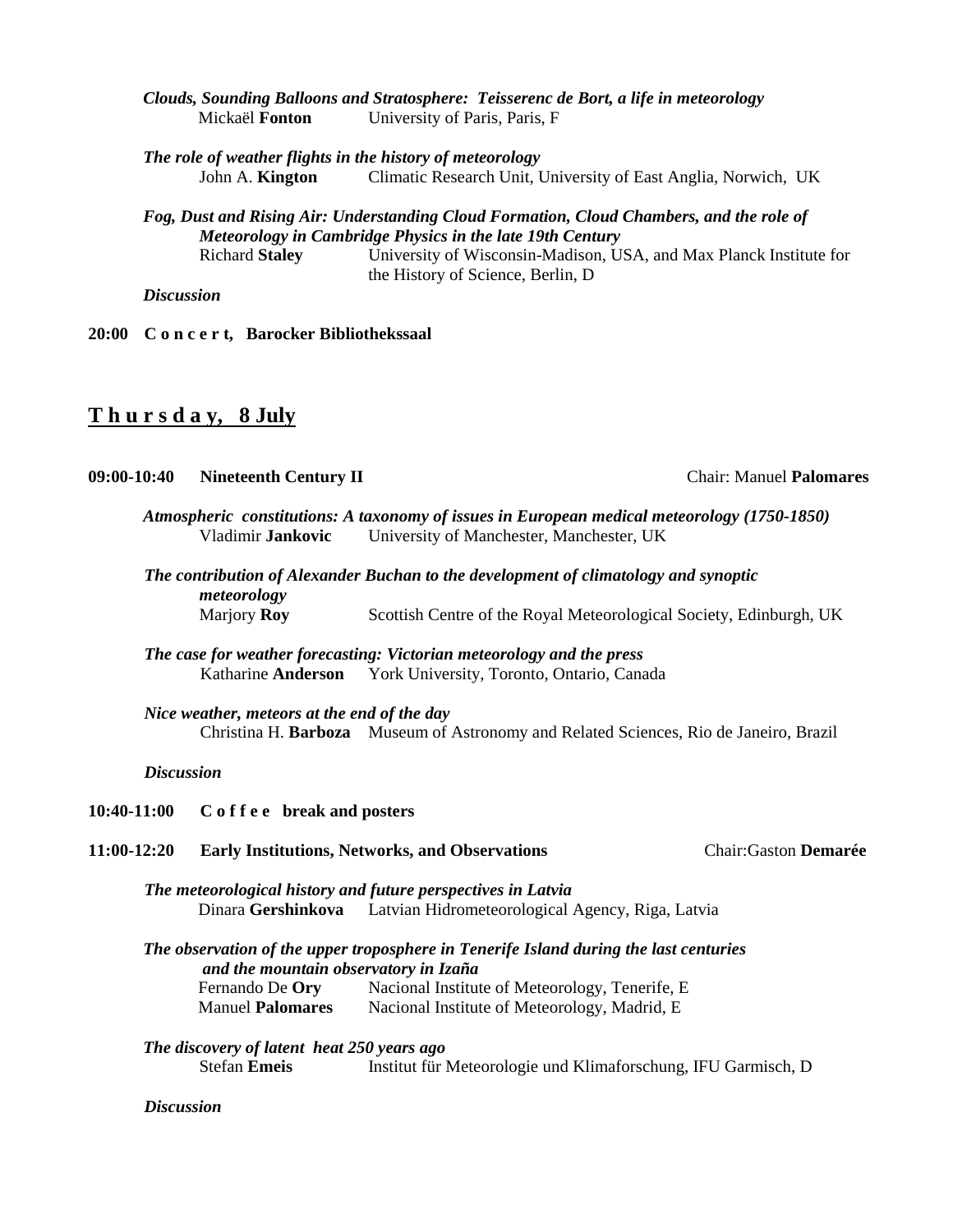**12:20-14:00 L u n c h** 

**14:00-15:20 Particular Locales I** Chair: Luci **Nunes** 

*Early attempts at weather prediction and climate description in 19th century Greece* George N. **Vlahakis** Institute for Neohellenic Research / National Hellenic Research Foundation, Greece

*Contributions by scientists of the Central Institute of Meteorology and Geodynamics in Vienna on observing, analyzing and predicting since the foundation in 1851 to 1938* Zentralanstalt für Meteorologie und Geodynamik, Wien, A

*Scaling Down: Mapping the "Austrian" climate between empire and republic*  Deborah **Coen** Harvard University, Cambridge, Massachusetts, USA

*Discussion* 

**15:20-15:40 C o f f e e break** 

**15:40-17:00 Particular Locales II** Chair:Youngsin **Chun** 

### *Investigation and Forecast of Droughts in Brazil: A historical view*

| Silvia Figueirôa  | Institute of Geosciences, State University of Campinas, Brazil |
|-------------------|----------------------------------------------------------------|
| Lucí <b>Nunes</b> | Institute of Geosciences, State University of Campinas, Brazil |

*Global Cooling and the Cold War: A chilly beginning for the United States' Climate Analysis Center?*

Robert **Reeves** National Oceanic and Atmospheric Administration, Daphne **Gemmill** National Weather Service, Robert **Livezey** Silver Spring, Jim Laver Maryland, USA

*Danish Ice Core Research 1952 - 1982*

Maiken **Lolck** History of Science Department, Aarhus, Denmark

*Discussion* 

**17:00-18:00 ICHM Business Meeting** 

**19:00 C o n f e r e n c e D i n n e r, Tassilosaal, Pollinger Catering service** 

## **F r i d a y, 9 July**

### **09:00-10:20 Pedagogical Issues** Chair: Cornelia. **Lüdecke**

# *How lecture notes reflect the states of science and of technology: From Vilhelm Bjerknes's type-scripts of 1914-17 to pdf-files in 2004*

DLR, Institut für Physik der Atmosphäre, Oberpfaffenhofen, D Michael **Börngen** Universität Leipzig, Institut für Meteorologie, Leipzig, D Ludwig **Weickmann** Starnberg, D